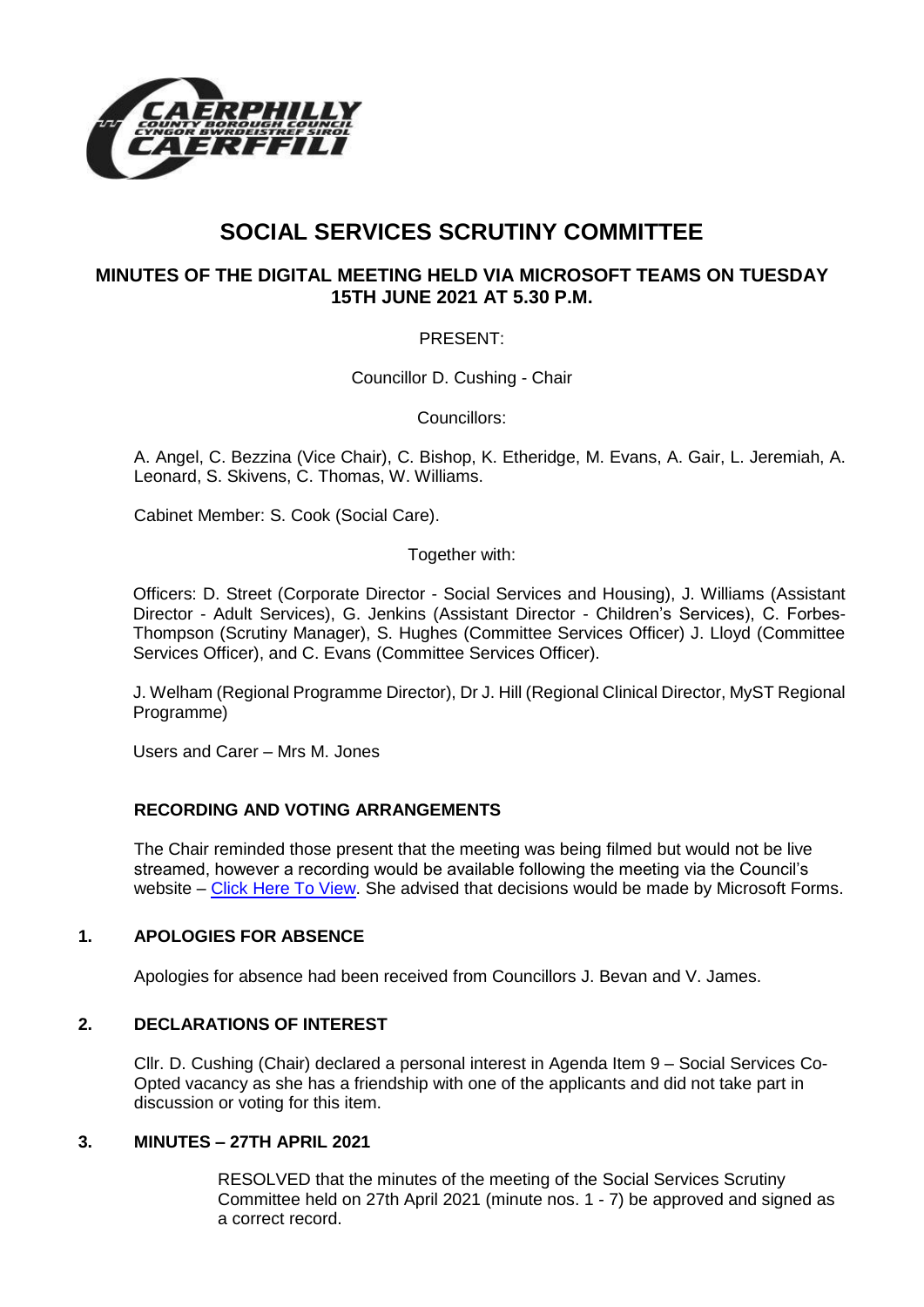## **4. CONSIDERATION OF ANY MATTER REFERRED TO THE SCRUTINY COMMITTEE IN ACCORDANCE WITH THE CALL-IN PROCEDURE**

There had been no matters referred to the Scrutiny Committee in accordance with the call-in procedure.

#### **5. SOCIAL SERVICES SCRUTINY COMMITTEE FORWARD WORK PROGRAMME**

The Scrutiny Manager introduced the report that informed the Committee of its Forward Work Programme planned for the period June 2021 to January 2022.

Following consideration and discussion the recommendation in the report be approved. It was agreed to add the Day Services report to the next meeting in September and to move the Period 3 Budget Report 2021/22 to Information Items. The Committee also agreed to have an update on the Covid-19 pandemic when ABUHB are coming to Committee at the end of the year. By way of electronic voting this was unanimously agreed.

RESOLVED that subject to the additional report on Day Services and the Period 3 Budget Report 2021/22 being moved to Information items and the additional update on the Covid-19 pandemic, the Forward Work Programme as appended to the meeting papers be published on the Council's website.

## **REPORTS OF OFFICERS**

Consideration was given to the following reports.

## **6. MYST PRESENTATION**

Cllr. S. Cook (Cabinet Member) introduced Jennie Welham (Regional Programme Director, MyST) and Dr. Jael Hill (Regional Clinical Director, MyST) who provided the Committee with a presentation on MyST (My Support Team) – Update for Caerphilly Scrutiny Committee June 2021. They provided Members with an update on the MyST service since they last attended the Social Services Scrutiny Committee in September 2020.

It was noted that Caerphilly MyST is part of a regional partnership programme and Caerphilly have taken the lead role in its development, in terms of hosting regional posts and in the strategic development of the Regional Programme. The final team of the programme has been recruited in Newport and MyST are now operational in each of the Gwent LA areas. Members were shown some examples of artwork provided by some of the children and young people supported by MyST.

Caerphilly MyST are moving into the new Bargoed base in July, co-locating with the IST (Intensive Support Team) service. The building has been extensively refurbished using ICF (Integrated Care Fund) capital monies. An update was also given on the development of their model of therapeutic residential care with Caerphilly homes. Members were given an update on the building work in the Bargoed building including some pictures of the refurbishments and informed that work is on target to be completed by end of July.

Information was provided on the regional programme which is currently working with 55 young people across Gwent with 1 disruption in placements from January 2021 to May 2021, total cost savings and avoidance for the region 2020/21 equate to £4.5 million. For Caerphilly this equates to £1,169,843 total last year (cost savings = £858,436 and cost avoidance = £311,407).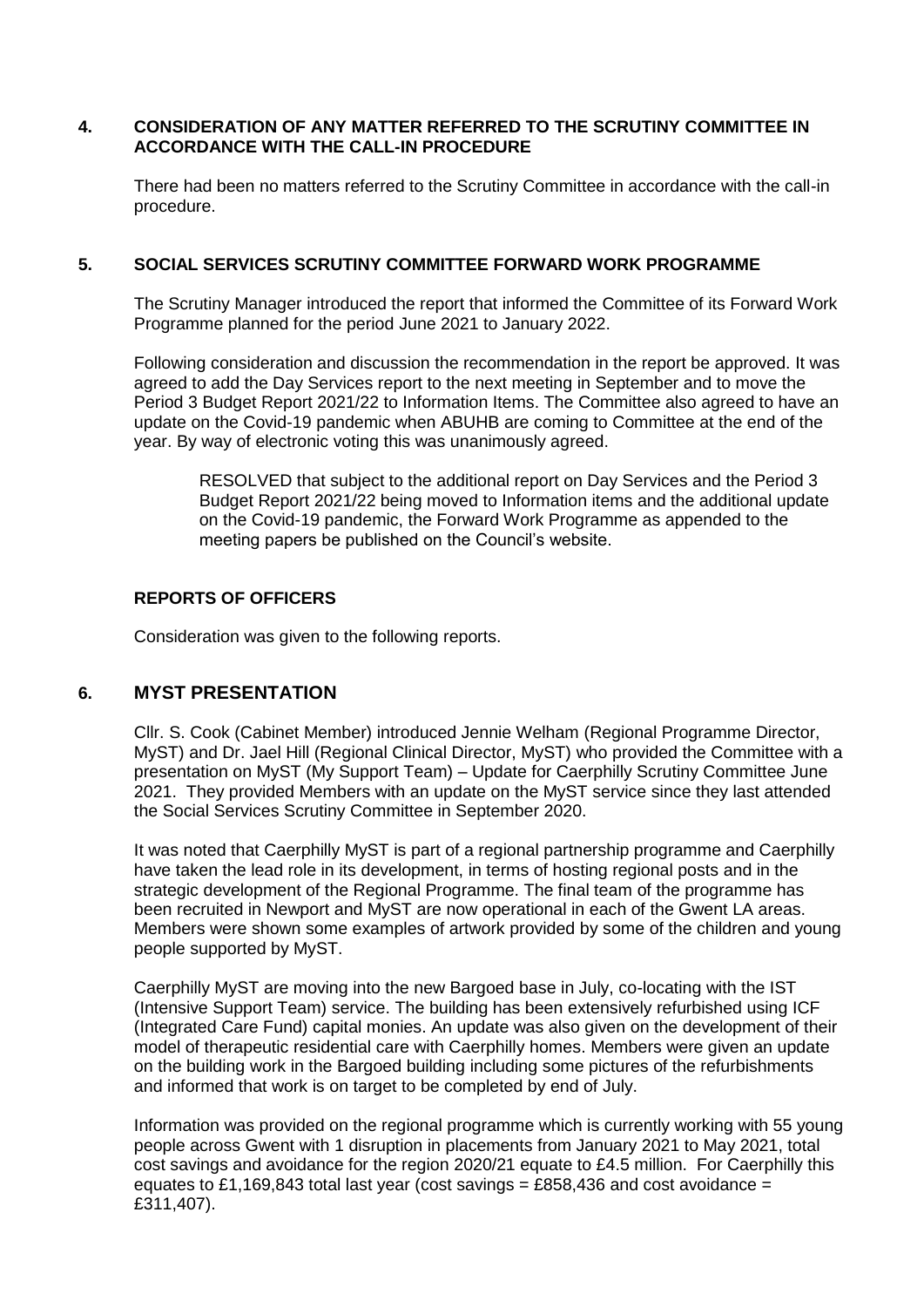Dr. J. Hill provided details of a case to the Committee, in relation to a 15-year-old girl from the Caerphilly Borough, and gave an insight into her life and the support she and her family are receiving from MyST.

The Chair thanked colleagues for delivering the presentation and invited any questions from Members.

In responding to a number of Members questions, the Committee were informed that MyST are currently setting up a group and using family members who have been through the process of receiving support from MyST, and who will be undertaking a mentorship for others who are new to the system. Support can be given to young persons after reaching the age of 18, up until they are 21. There is consistency of good practice in all local authority areas throughout Gwent, avoiding duplication and learning from each other. The use of large indoor spaces to organise group events for young people and days out, etc has been delayed during the pandemic but all face to face requirements where needed, were still carried on throughout this time. The new premises at Bargoed will have therapy rooms and spaces available for young persons to speak with members of the team.

The Chair acknowledged the good work done by MyST, in particular the early intervention that had helped the child in the case story detailed in the presentation. The Chair thanked Jennie Welham and Dr. Jael Hill for their contribution.

D. Street (Corporate Director - Social Services and Housing) thanked both and acknowledged their good work for vulnerable people and also thanked Gareth Jenkins (Assistant Director – Children's Services) for his work and involvement with their MyST colleagues.

# **7. ANNUAL REVIEW OF COMPLAINTS RECEIVED UNDER THE SOCIAL SERVICES COMPLAINTS POLICY 1ST APRIL 2020 TO 31ST MARCH 2021**

The report provided the Scrutiny Committee with information and analysis on the operation of the Social Services Directorate's Representations and Complaints procedure from 1st April 2020 to 31st March 2021. The Report also included a summary of the compliments received in the same period.

It was noted that representations and complaints relating to Social Services are dealt with by the Directorate's Complaints and Information Team.

Members discussed the report at length and in responding to a number of members questions, the Committee were informed of the timescales adhered to in relation to complaints received, and that information regarding the complaints procedure is included in Cllrs inductions, along with a request that attendance at relevant meetings be checked and Members to be offered some form of e learning/refresher course in the future. Members were also informed of some changes made to practice in response to issues raised in individual cases.

The Scrutiny Committee thanked the Officer for the report and noted the content therein.

## **8. REGIONAL PARTNERSHIP BOARDS - UPDATE**

The Scrutiny Committee noted that at its meeting on 1st December 2020 a further update report of the Gwent Regional Partnership Board (Appendix 1) was presented and one of the recommendations made after Members considered the report was for the Social Services Scrutiny Committee to receive ongoing regular reports on the work of the Regional Partnership Board (RPB).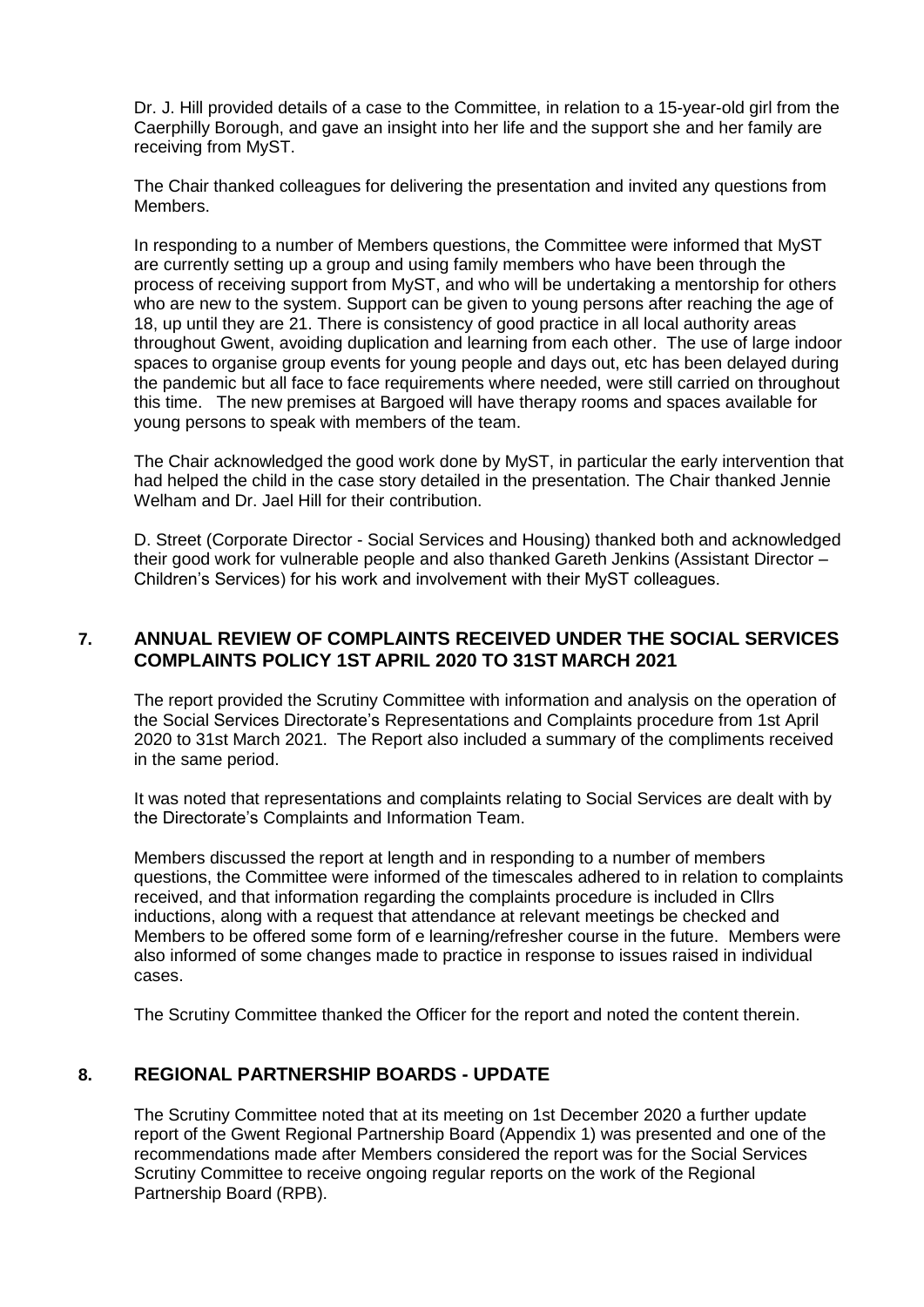The report provided Members with an update on the work and decisions taken over the last six months by the Regional Partnership Board.

It was noted that Part 9 of the Social Services & Wellbeing (Wales) Act 2014 required local authorities and Health Boards to establish Regional Partnership Boards. RPB's were established on a Health Board footprint with seven Boards being established. The RPB for this area is titled the Gwent Regional Partnership Board.

Since their inception in 2016 the RPB have become increasingly influential in developing integrated health and social care services across the region. The Board has also been recipient of significant amounts of grant funding from Welsh Government (WG) to support, develop and transform integrated services across health and social care.

The Scrutiny Committee thanked the Officer for the report and discussion ensued. In responding to a number of Members questions, the Committee were informed in relation to the powers, accountability and communication with the RPB and the influence of the Corporate Director – Social Services and Housing and the Cabinet Member for Social Care over the RPB in relation to lobbying, raising agenda items and challenging decisions. The Committee were informed that the Gwent RPB is very well run and one of the stronger RPB's out of the 7 in Wales. A request was made that the decision from Welsh Government, when made, is circulated to Members of the Committee. The Committee were also informed of recruitment process for domiciliary care and possible increase in workload and demand after the pandemic and the future effects on care home requirements. The Committee were given information on how funding is received through the RPB from Welsh Government, and the implications of this funding ceasing, which would be referred to the Committee if this occurred. The Committee were given a detailed explanation of the Iceberg Model, a framework devised through Gwent children and families partnerships, health, education and social care and concentrating on those that are not accessing universal services or are unable to meet the criteria for other specialist services.

The Scrutiny Committee thanked the Officer for the report and noted the content therein.

## **9. SOCIAL SERVICES CO-OPTED MEMBER VACANCY**

The Social Services Scrutiny Committee considered a report on 4th February 2020 on whether to fill the co-opted member vacancy and appoint members to sit on a Co-opted Member Appointments Sub-Committee. The former Chair Councillor L Binding, Councillor J Bevan, and Councillor D Harse were duly appointed. However due to lockdown and a few other issues the sub-committee were unable to meet and complete the interview process. Therefore, Social Services Scrutiny Committee are asked to re-appoint three members to sit on the sub-committee.

The report sought Members agreement to appoint three members who will sit on the Social Services Co-opted Member Appointments Sub-Committee. However, given that the Chair had declared an interest in this item, the Scrutiny Manager suggested that the Vice Chair be appointed, along with two other Members, and another Member to be a reserve.

The Scrutiny Committee thanked the Officer for the report and the Chair invited nominations from three Members, along with Cllr. C. Bezzina (Vice Chair). Cllrs. M. Evans, C. Bishop and A. Gair put themselves forward.

Following consideration and discussion, it was moved en bloc and seconded that the recommendation in the report be approved. By way of electronic voting and show of hands this was unanimously agreed.